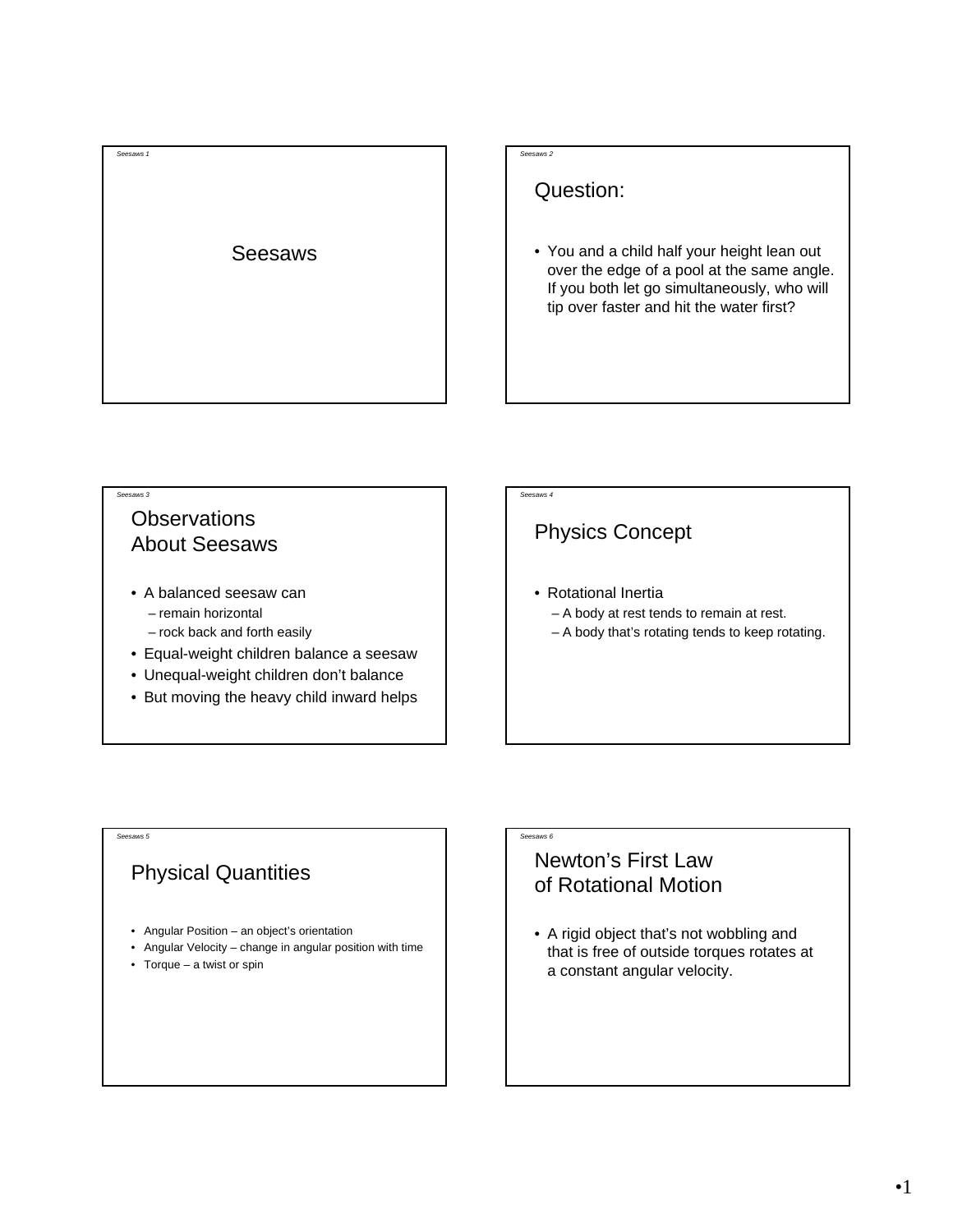#### *Seesaws 7*

### Center of Mass

- Point about which object's mass balances
- A free object rotates about its center of mass while its center of mass follows the path of a falling object

#### *Seesaws 8*

## Physical Quantities

- Angular Position an object's orientation
- Angular Velocity change in angular position with time
- Torque  $-$  a twist or spin
- Angular Acceleration change in ang. velocity with time
- Angular Mass measure of object's rotational inertia

Angular Mass is commonly called "Moment of Inertia"

## Newton's Second Law of Rotational Motion

• The torque exerted on an object is equal to the product of that object's angular mass times its angular acceleration. The angular acceleration is in the same direction as the torque.

Torque = Moment of Inertia  $\cdot$  Angular Acceleration

#### *Seesaws 10*

## Physics Concept

- A force can produce a torque
- A torque can produce a force

Torque = Lever Arm · Force

(where the lever arm is perpendicular to the force)

#### *Seesaws 11*

*Seesaws 9*

#### Physics Concept

- Net Torque
	- The sum of all torques on an object.
	- Determines that object's angular acceleration.

*Seesaws 12*

#### Question:

• You and a child half your height lean out over the edge of a pool at the same angle. If you both let go simultaneously, who will tip over faster and hit the water first?